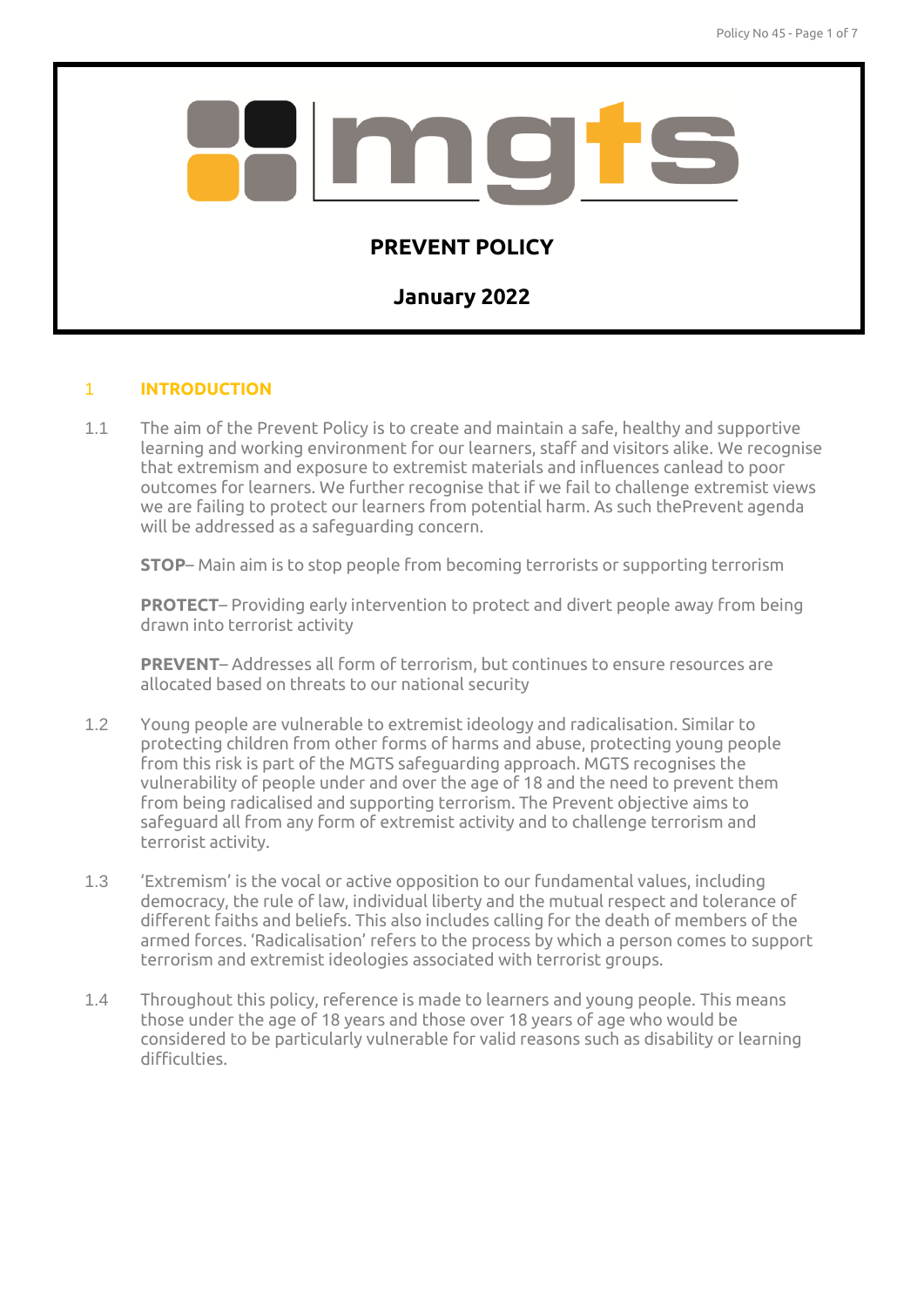# 2 **OUR PREVENT STRATEGY AIMS TO ADDRESS THESE THREATS BY:**

- Promoting shared values, encouraging open and honest debate and listening to the learner voice
- Breaking down segregation between different learner groups, encouraging inter faith and intercultural understanding and engaging learners to play an active role in modern society
- Providing support for any learners that may be at risk
- Ensuring that MGTS is safe and free from bullying, harassment and discrimination
- Educating learners and making them aware of their responsibilities in preventing potential radicalisation and extremism
- Encouraging learners to have their say through learner voice opportunities
- Training staff and learners to understand the issues and giving them the confidence to deal with them
- Enabling learners to develop the self-knowledge, self-esteem and self-confidence.
- Implementing strong anti-bullying policies and challenging any discriminatory behaviour
- Listening to learners' views and responding quickly to concerns
- Ensuring we have strong, effective equality and diversity policies
- Supporting any at risk learners and helping them access external support where necessary
- Making staff and learners aware of safeguarding procedures especially the risks posed online
- Supporting young and vulnerable people who have made a disclosure
- Providing training for the awareness of all aspects of Prevent and e-safety by ensuring, where appropriate, the safe use of ICT. In doing so, this will equip and empower staff and young people to keep themselves and others safe

# 3 **OUR PREVENT POLICY HAS FIVE KEY OBJECTIVES**

- 3.1. To promote and reinforce shared values, including British Values; to create space for free and open debate; and to listen and support the learner voice.
- 3.2. To support inter-faith and inter-cultural dialogue and understanding; and to engage all learners in playing a full and active role in wider engagement in society.
- 3.3. To ensure learner safety and that MGTS is free from bullying, harassment and discrimination.
- 3.4. To provide support for learners who may be at risk of radicalisation, and appropriate sources of advice and guidance.
- 3.5. To ensure that learners and staff are provided with guidance on how to prevent themselves from becoming involved in extremist views and activities.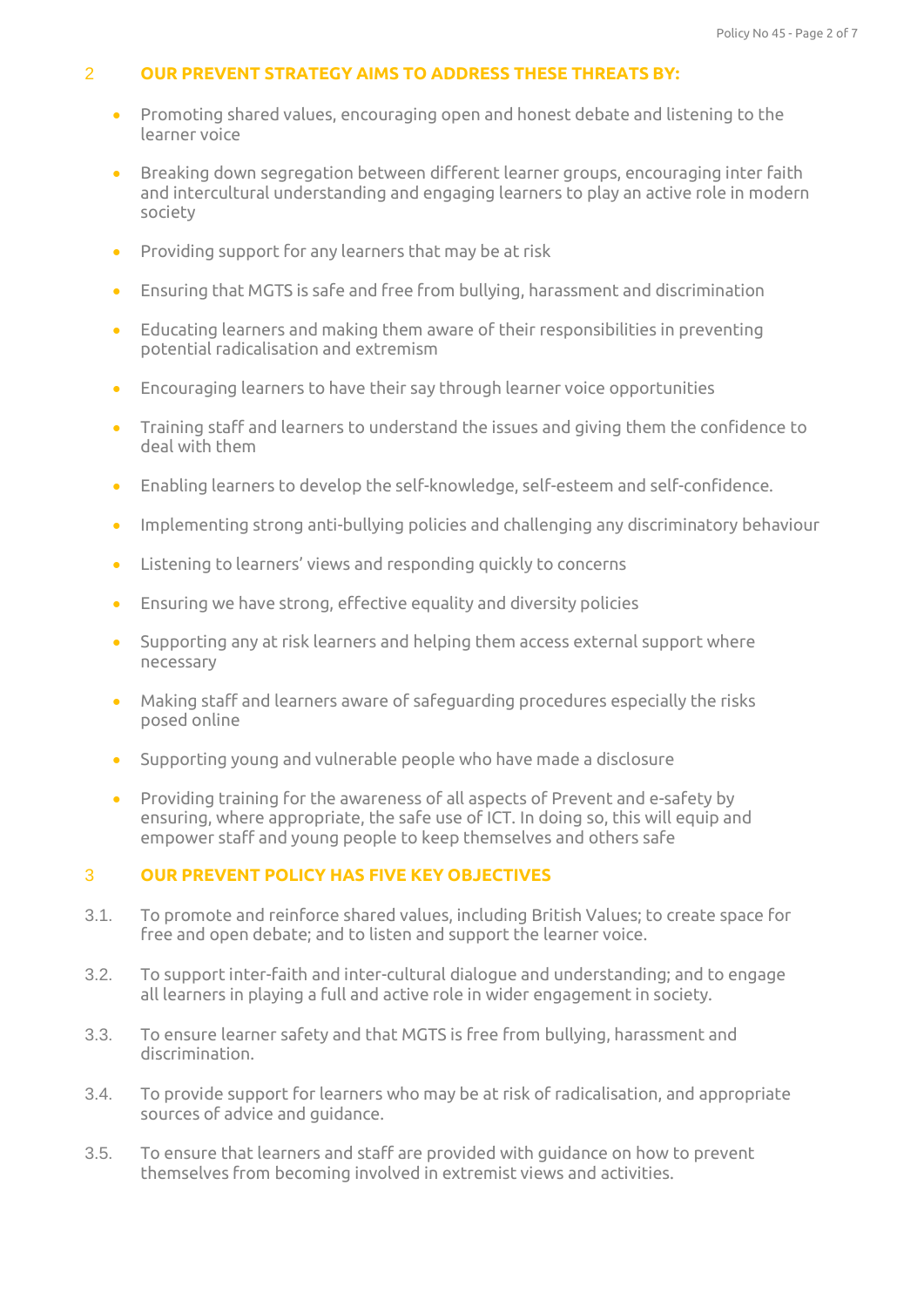# 4 **DEFINITIONS**

The following are commonly agreed definitions within the Prevent agenda:

- An ideology is a set of beliefs. Promoting democracy, respect, equality and diversity
- Radicalisation is the process by which a person comes to support terrorism and forms of extremism that may lead to terrorism
- Safeguarding is the process of protecting vulnerable people, whether from crime, other forms of abuse or from being drawn into terrorism-related activity
- Terrorism is an action that endangers or causes serious violence, damage or disruption and is intended to influence the government or to intimidate the public andis made with the intention of advancing a political, religious or ideological
- Vulnerability describes factors and characteristics associated with being susceptible to radicalisation
- Extremism is vocal or active opposition to fundamental British Values, including democracy, the rule of law, Individual and mutual respect and tolerance of different faiths and beliefs

# 5 **PREVENT, BRITISH VALUES AND THE EQUALITY ACT 2010**

To comply with the Prevent Duty, providers are expected to exemplify British Values in their management, teaching practice & general behaviours. British Values are defined as:

- Rule of Law
- **•** Individual Liberty
- Mutual respect & tolerance of those from other backgrounds, religions, beliefs,
- Democracy

The Equality Act 2010 protected characteristics are:

- Age
- Gender reassignment
- **•** Disability
- Marriage & civil partnership
- **•** Pregnancy & maternity
- Race
- Religion or belief
- Sex
- Sexual orientation

Delivery staff embeds British Values into their delivery to ensure learners are aware of them. Learners can identify and exemplify them and understand what it means to be a successful learner and take part in life in a modern, British society.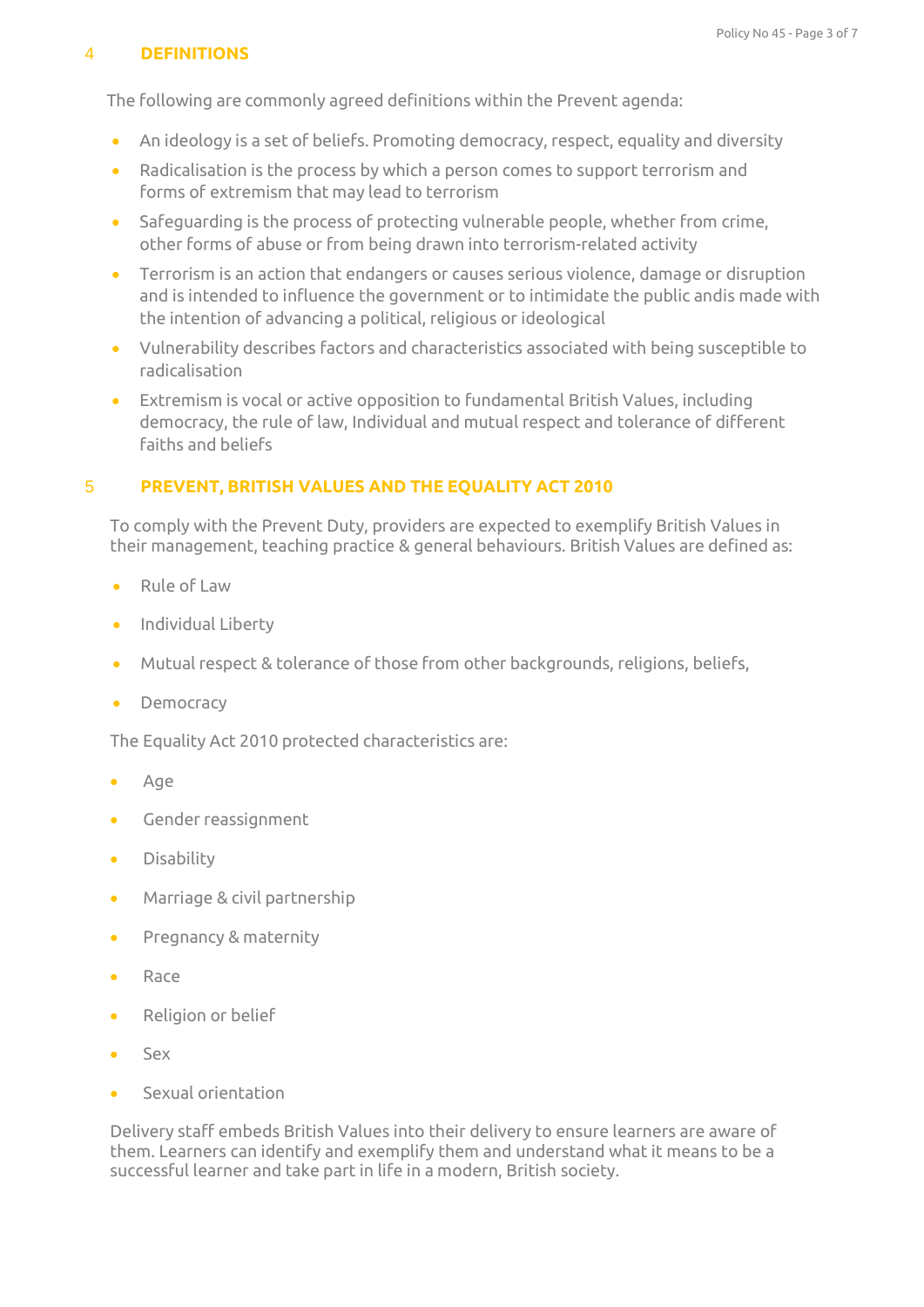#### 6 **TERMS OF PREVENT SAFEGUARDING**

- 6.1 MGTS is committed to implement the Government's CONTEST strategy. MGTS aims to pursue, prevent, protect and prepare in order to effectively respond to terrorist attacks.
- 6.2 Everyone has the right to freedom of speech and the freedom to have their own beliefs and ideas and MGTS will ensure this is not compromised. However, harmful and extremist ideologies will not be tolerated, especially to the safeguarding of vulnerable people.
- 6.3 The three main elements of the Prevent Policy are:

## **Prevention:**

- Providing an environment in which young people and vulnerable adults feel safe, secure, valued and respected; feel confident and know how to obtain help and support
- Training and raising awareness of all staff of the need to safeguard young people and vulnerable adults of their responsibilities in identifying and reporting possible cases of abuse or radicalisation
- Ensuring that all staff within MGTS carrying out regulated activity with young people and adults, have been subject to the appropriate checks using safer recruitment procedures
- In respect of safeguarding individuals from radicalisation, implementing the Prevent Duty of the Government's Counter Terrorism Strategy, and where deemed appropriate seeks external support for learners through referrals to the Channel Programme. This programme aims to work with the individual to address their specific vulnerabilities, prevent them becoming further radicalised and possibly entering the criminal justice system because of their actions. It is recognised that radicalisation can occur to an individual from any section of society and is not particular to any racial, ethnic or social group. It is further recognised that in many instances the process of radicalisation is essentially oneof grooming by others

# **Protection:**

- Through raising awareness of learners as to how to keep themselves safe from harm, abuse or radicalisation
- Through systematic monitoring of young people and vulnerable adults, known or thought to be at risk or harm or radicalisation
- Through structured procedures within MGTS to be followed in cases of suspected abuse
- Through effective working relationships with all other agencies involved in safeguarding young people and vulnerable adults

# **Support:**

- Ensuring that key concepts of child protection are integrated within the curriculum and offered through effective information, advice and guidance within tutorials and cross-centre service delivery where appropriate
- Enabling learners to develop critical thinking skills and discuss challenging topics in a supportive environment to help them understand and safeguard themselves from harm or extremism. All staff and visitors exemplify British values
- Promoting British values through the delivery of training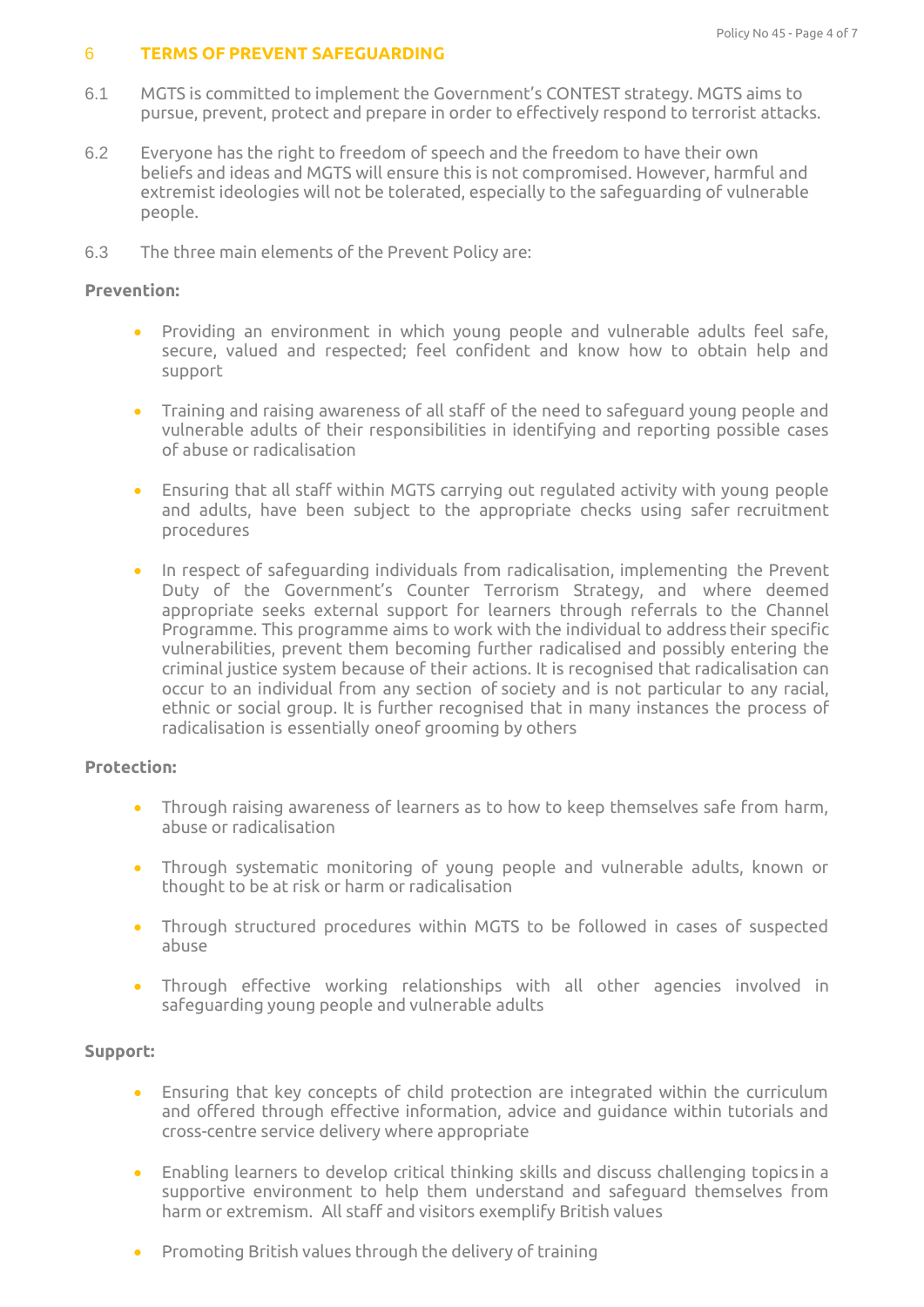- Ensuring that children and young people are listened to and their concerns taken seriously and acted upon
- Working with others to support children and young people who may have been abused, or in care, to access the training

#### 7 **MAIN OBJECTIVES OF PREVENT WITHIN MGTS**

- Develop the knowledge and understanding of Prevent to all staff and learners, highlighting the importance of the dangers associated with radicalisation, extremism and terrorism
- Ensuring that all accessible ICT equipment within MGTS has the appropriate measures in place to safeguard learners from accessing inappropriate material regarding terrorist related material
- When needs arise, to work with institutions and sectors to combat issues of radicalisation. e.g. The Channel Programme

## 8 **DEALING WITH A PREVENT ISSUE OR DISCLOSURE AND REPORTING CONCERNS**

#### **Recognise:**

- Look out for concerning factors or vulnerabilities that could make a person vulnerableto radicalisation or manipulation into terrorist activity. E.g. it has been noted that acceptance of extremism and extremist activity is at a higher number in younger people and those of lower income socio-economic backgrounds
- Staff are encouraged to look out for factors like the one above and recognise them as significant vulnerabilities that can be exploited in the name of terrorism and terrorist activities
- Further factors can also be the reason for radicalisation, staff are encouraged to read up on them more and to voice any concerns at an early stage

#### **Reassure:**

- Try to have a discussion with the individual, if it is safe and lawful to do so
- Listen to what they are saying. Ensure you do not antagonise them or the situation
- Discuss their ideologies without belittling or disregarding the individual
- Make them aware of alternative viewpoints

#### **React:**

- Do not criticise or make comment on the individual
- Make them aware, in terms that they understand clearly, the actions 'you' will take and who 'you' will contact
- Report concerns to the MGTS Designated Safeguarding Officer

#### **Record:**

- Write things down at the time and make the person aware of your intentions
- Make note of actual words used by the young person word for word
- Keep original notes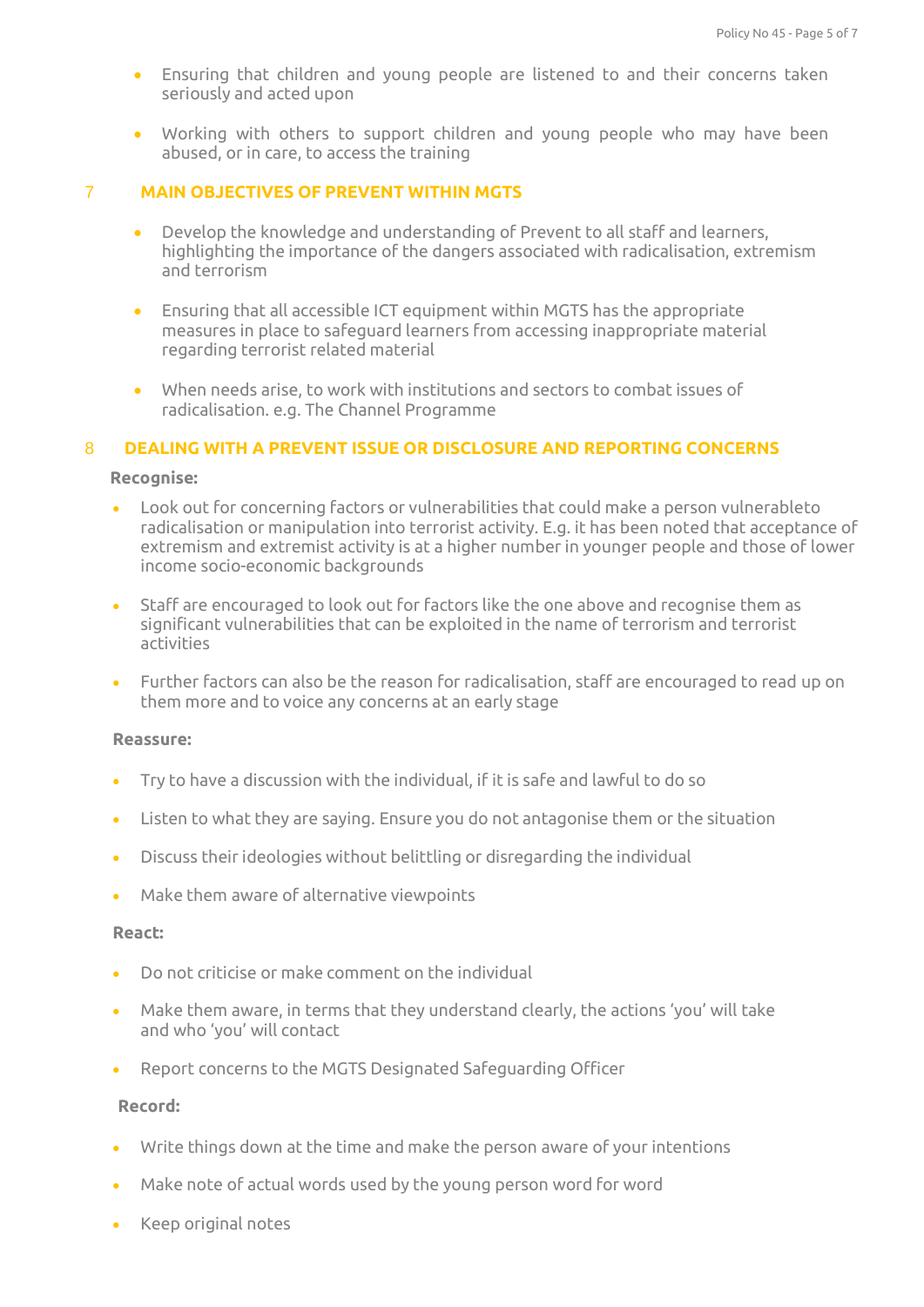- Transfer your notes to the standard safeguarding report form
- Ensure all documents are completed and given to the Designated Safeguarding **Officer**
- Involve parents or guardians of individual, if appropriate, especially with those under the age of 18

## 9 **THE CHANNEL PROGRAMME**

- MGTS recognises the importance of Channel a programme that is an important figure in the challenging of radicalisation in younger and more vulnerable people
- Channel works for the welfare of the young and vulnerable and helps in providing them support. It provides a platform for fair and lawful action by assessing individual circumstances and conditions
- Employees, as part of MGTS, will work alongside this multi-agency and co-operatefully with them as and when there is a serious threat of radicalisation
- Channel is made up of specific board members from the local authority, who are responsible for ensuring a panel is in place for prevent and safeguarding issues

The police of the individual local authorities are included as part of Channel and would be informed of any critical or important information.

## 10 **SENIOR DESIGNATED SAFEGUARDING OFFICER**

Our Senior Designated Safeguarding Officer, Adrian Lawrence is responsible for:

- Overseeing the referral of any case of suspected disclosure of terrorism, extremism or safeguarding
- Providing advice and support to staff on safeguarding and prevent issues
- Maintenance of records on Prevent, safeguarding referrals, complaints or concerns raised
- Ensuring that employers are aware of their responsibilities regarding the 'Prevent Strategy'
- Ensuring that staff receive training on Prevent and are aware of the company's policies and procedures
- Ensuring appropriate, continuous professional development and awareness for all staff is reviewed regularly
- Liaising with the Designated Safeguarding Trustee, responsible for Prevent and Safeguarding issues that arise
- Implementation and review of the policy and procedures to ensure they remain effective and legally compliant
- Ensure any Prevent concerns are shared immediately with the Channel Team